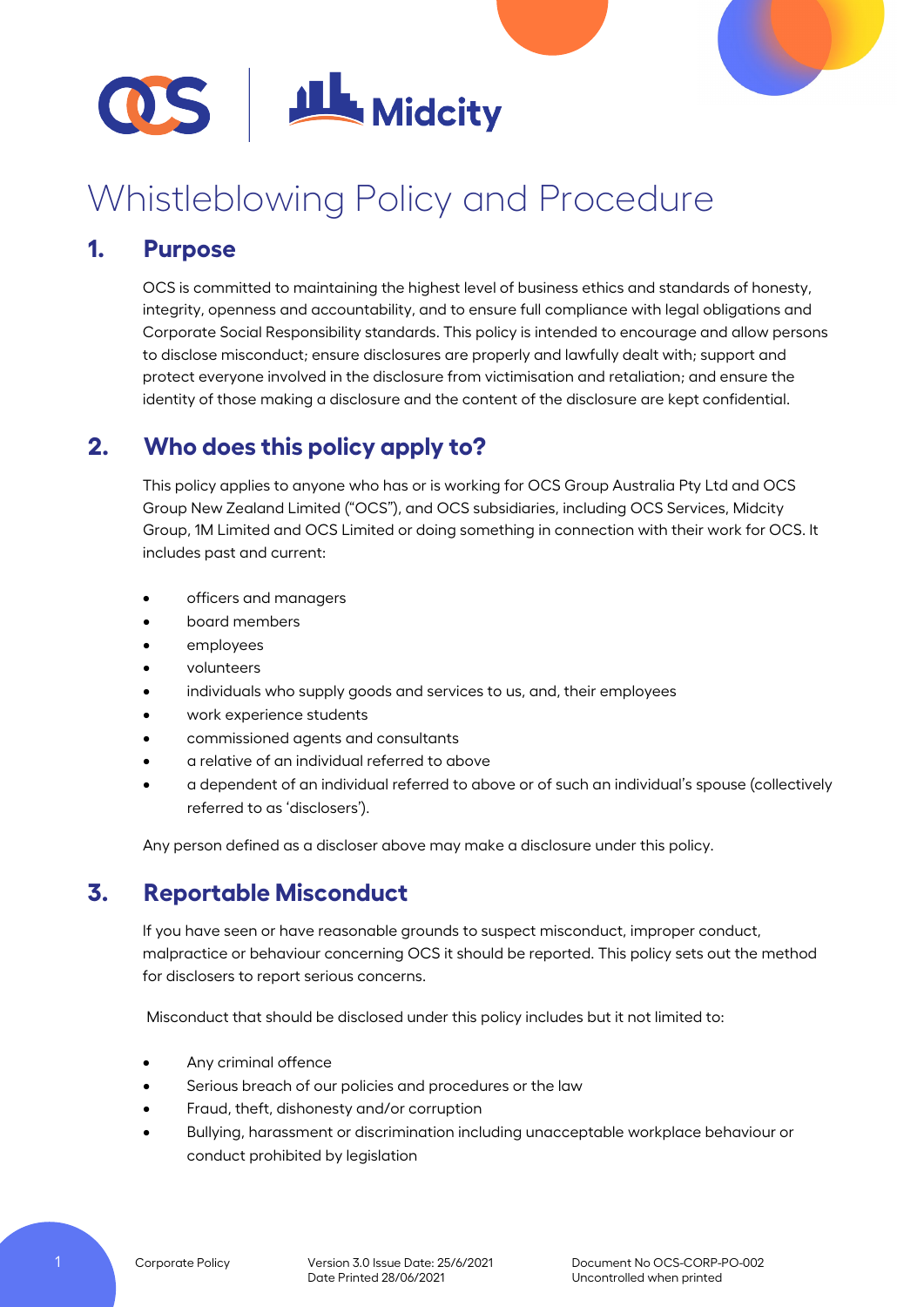

- Significant risks to health, safety or the environment
- Causing substantial financial or non-financial loss or detriment to OCS
- Victimising someone for making or involved in a disclosure
- Actions which are intended to conceal any of the above.

# **4. Personal work-related grievances**

Disclosures which are personal work-related grievances and do not include whistleblower conduct matters should be reported following standard OCS reporting processes and should not be reported via the whistleblower policy and channels.

OCS has internal policies and procedures in place to deal with a range of employment related matters including the OCS Workplace Behaviour Policy, the OCS Workplace Discrimination Policy and the Employee Handbook and these should be consulted first when considering a work-related grievance.

# **5. Making a Disclosure**

A disclosure may be made:

- internally to OCS
- to independent whistleblower service provider Safe Call
- to external authorities and entities

## **5.1 Making an internal disclosure**

We support openness and teamwork. This policy is not intended to replace our first obligation to resolve issues quickly and internally where appropriate. All reasonable attempts to resolve an issue should first be tried. You are encouraged to raise misconduct at any time with your supervisors and managers and to resolve misconduct internally. If you do not feel safe or able to raise misconduct with your supervisor or manager, you may make a disclosure to:

- an officer or senior manager of OCS or related company
- an auditor, or a member of an audit team conducting an audit of OCS
- an actuary of OCS or related company
- a person authorised by OCS to receive disclosures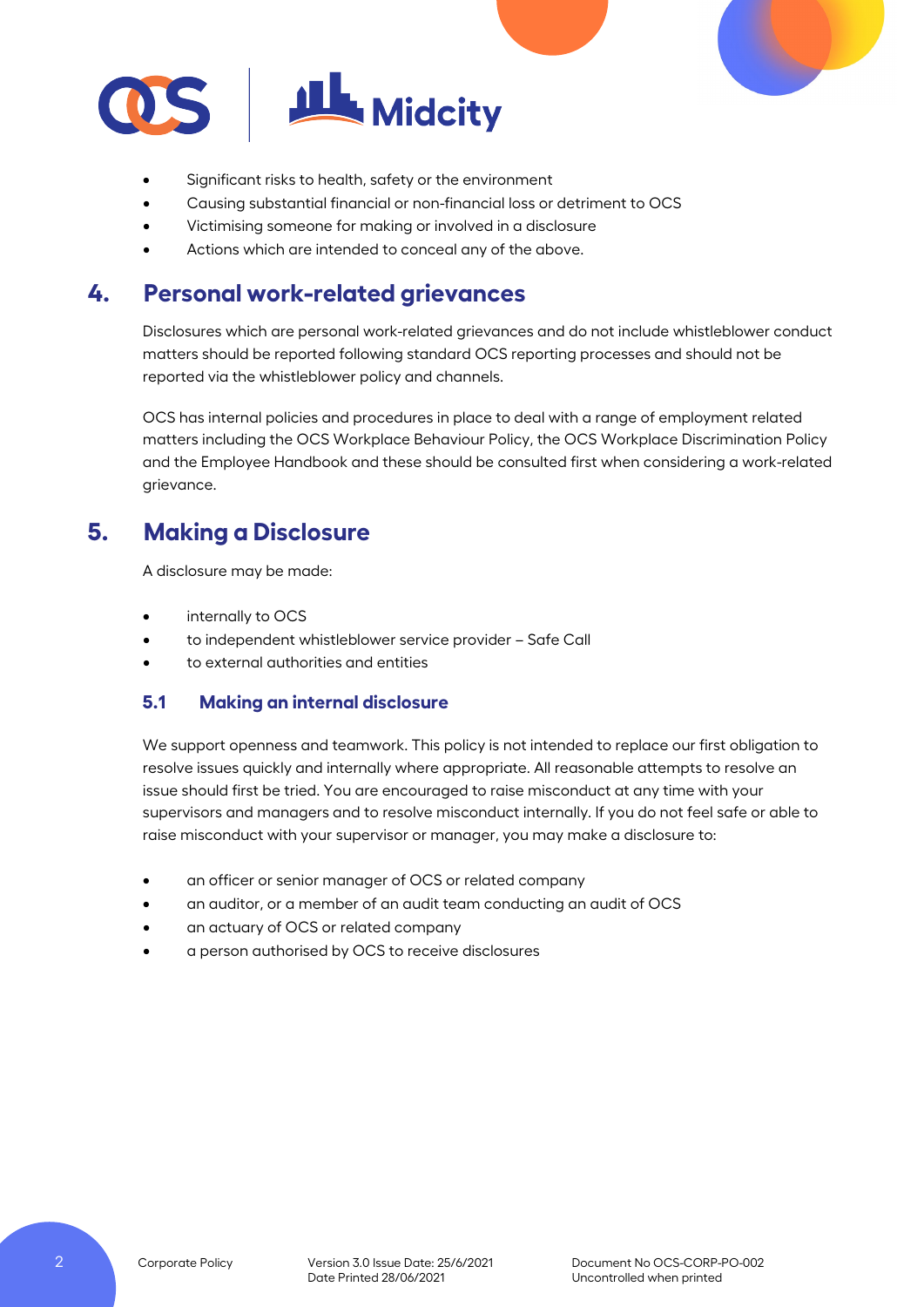

The OCS ANZ Disclosure Officers to whom you may make a disclosure and their contact details are set out below.

| <b>Name and position</b>                                               | <b>Location</b> | <b>Contact details</b>                                                                 |  |
|------------------------------------------------------------------------|-----------------|----------------------------------------------------------------------------------------|--|
| <b>Gareth Marriott</b><br><b>Managing Director</b><br>- Australia & NZ | AN7             | Mobile AU: +61 402 895 272<br>Mobile N7: + 64 27 458 4603<br>gareth.marriott@ocs.co.nz |  |
| Debby Wong<br><b>Finance Director</b><br>- Australia & NZ              | ANZ             | Mobile NZ: + 64 21 980 494<br>debby.wong@ocs.co.nz                                     |  |
| Christine Johnson<br><b>Company Secretary</b><br>- Australia & NZ      | AN7             | Mobile AU: +61 407 428 785<br>christine.johnson@ocsservices.com                        |  |
| Jason Fawcett<br>General Manager HSEQ<br>- Australia & NZ              | ANZ             | Mobile NZ: + 64 21 245 3269<br>Jason.Fawcett@ocs.co.nz                                 |  |

## **5.2 Making a disclosure to independent service provider- Safe Call**

If for any reason you do not feel safe or able to make a disclosure internally you may do so to our independent whistleblower service provider, Safe Call as part of our "Speak Up" program.

Safe Call operates under a Service Agreement with OCS Globally and acts as the intermediary, providing the means for a whistleblower to retain anonymity. Disclosures received by Safe Call are reported to OCS Group in accordance with this policy. Safe Call also enables us to obtain further information if required and enables the whistleblower to receive updates from us.

The OCS Group Disclosure Officers are the OCS Group General Counsel and OCS Group Director of Human Resources & Corporate Affairs.

Using Safe Call allows you to either:

- remain completely anonymous if you wish
- identify yourself to Safe Call only
- identify yourself to both Safe Call and OCS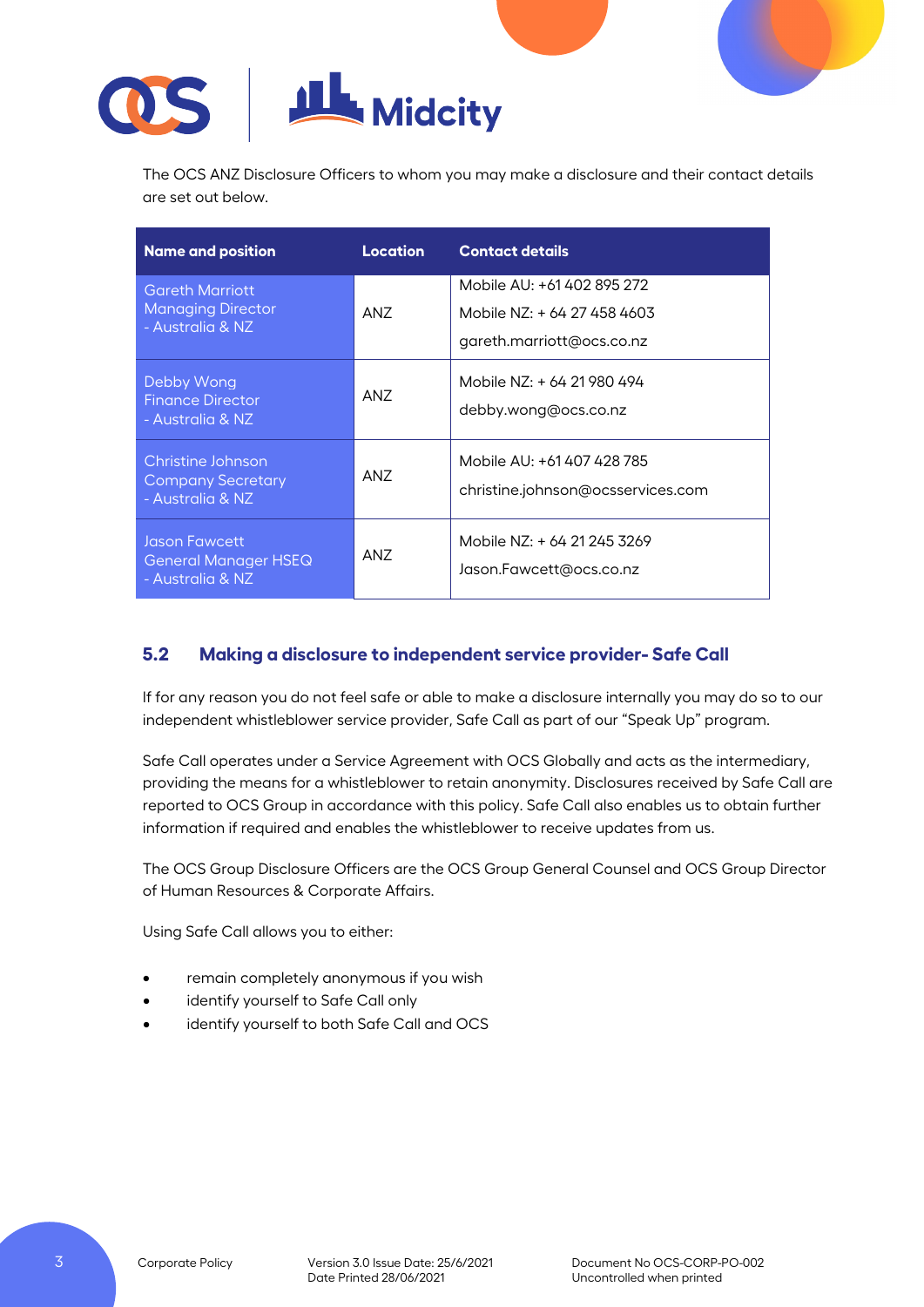

There are three Safe Call reporting options available:

### **1. Telephone**

Free Call in New Zealand: 00800 7233 2255 Free Call in Australia: 1800 312 928

Available 24/7, 365 days a year. A translator service is also available if English is not your first language.

### **2. Website:**

<https://www.safecall.co.uk/report>

### **3. Email:**

### [ocs@safecall.co.uk](mailto:ocs@safecall.co.uk)

In the event a disclosure received by Safe Call relates to a Disclosure Officer, Safe Call will exclude that Disclosure Officer from all communications when providing the disclosure to our organisation. The Disclosure Officers who are not named in the disclosure will then receive and determine how the matter will be addressed or investigated as required. Safe Call remains an independent intermediary at all times and will only communicate with those authorised within our organisation.

## **5.3 Making a disclosure to external authorities and entities if working in Australia**

## **Concerning misconduct under the Corporations Act:**

If the misconduct relates to the Corporations Act 2001 Section 1317AA (1) you may make a disclosure to: ASIC; APRA; or a Commonwealth authority prescribed for the purposes of Section 1317AA (1).

### **Concerning disclosures made to legal practitioner:**

If you make a disclosure to a legal practitioner for the purpose of obtaining legal advice or legal representation in relation to whistleblower protections and confidentiality of a whistleblower's identity, the disclosure will be protected.

### **Concerning emergency disclosures:**

You may make also make an emergency disclosure to a member of the Parliament of the Commonwealth, the Parliament of a State or the legislature of a Territory or a journalist if you have reasonable grounds to believe that the information concerns a substantial and imminent danger to the health or safety of one or more persons or to the natural environment and you meet other specific conditions.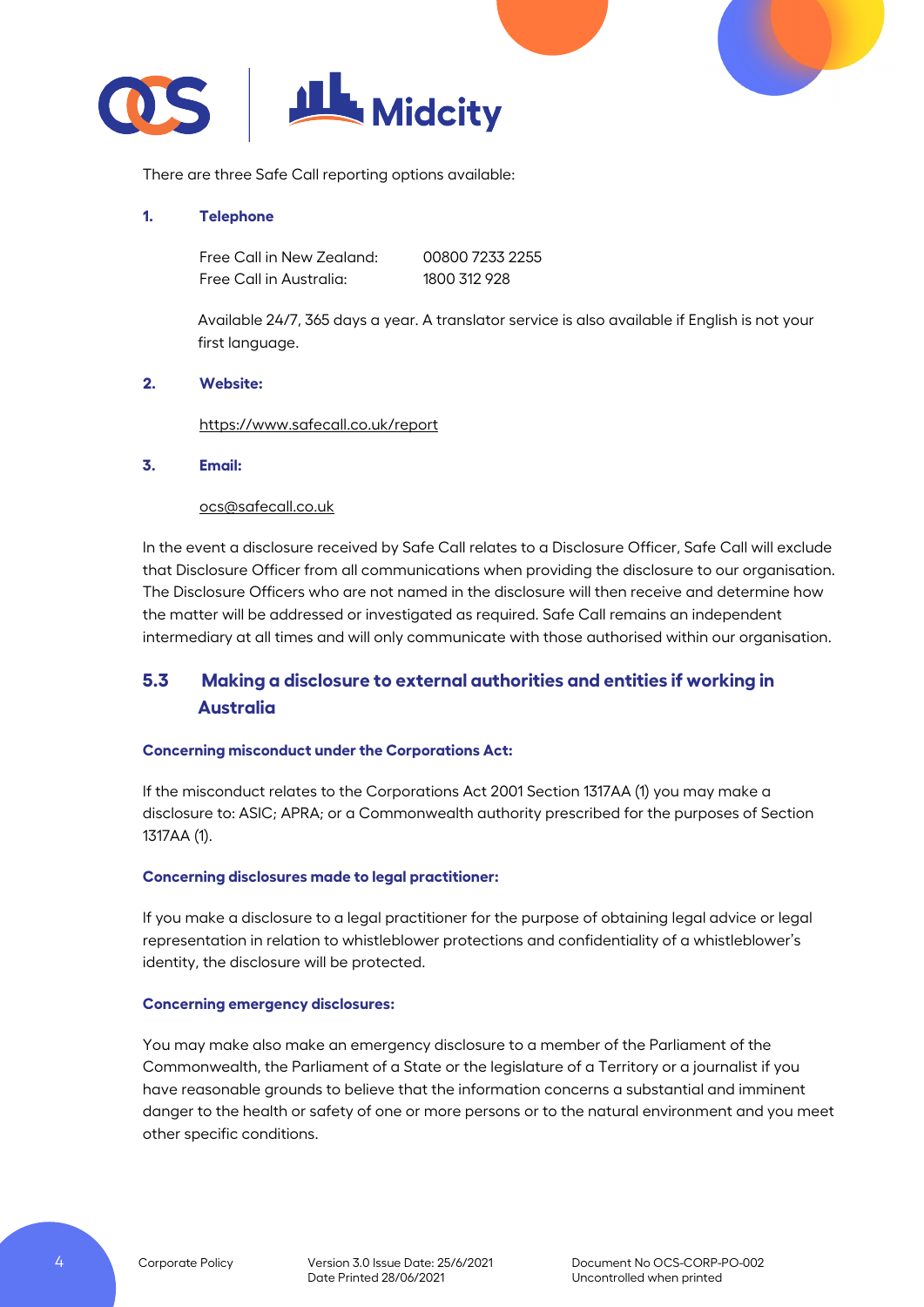

## **5.4 Making a disclosure to external authorities and entities if working in New Zealand**

Under the Protected Disclosure Act 2000, protected disclosures can be made to an appropriate authority if you reasonably believe:

- The head of the organisation is involved in the serious wrongdoing
- It is justified because of urgent or exceptional circumstances
- You've made the disclosure in accordance with your organisation's internal procedures, but there's been no action or recommended action within 20 working days.

If you've followed these procedures, there is scope for your protected disclosure to be escalated to an Ombudsman or Minister of the Crown in certain circumstances.

Appropriate authorities include:

- The Ombudsman
- The Commissioner of Police
- The Controller and Auditor-General
- The Director of the Serious Fraud Office
- The Inspector-General of Intelligence and Security
- The Parliamentary Commissioner for the Environment
- The Independent Police Conduct Authority
- The Solicitor-General
- The State Services Commissioner
- The Health and Disability Commissioner
- The head of every public sector agency
- The heads of certain private sector professional bodies with the power to discipline their members

## **6. Where can I get information and advice?**

If you need information and advice about making a disclosure or the support and protection available you may discuss the matter in confidence with your immediate supervisor, manager, HR or a Protected Disclosure Officer as listed above.

Note: In the event you do not formally make a disclosure we may nevertheless be compelled to act on the information provided during the discussion if the information reasonably suggests misconduct has or may occur.

# **7. Confidentiality and Privacy**

OCS will treat disclosures in the strictest confidence. All reports and records relating to a disclosure will be stored securely and are able to be accessed only by authorised staff. The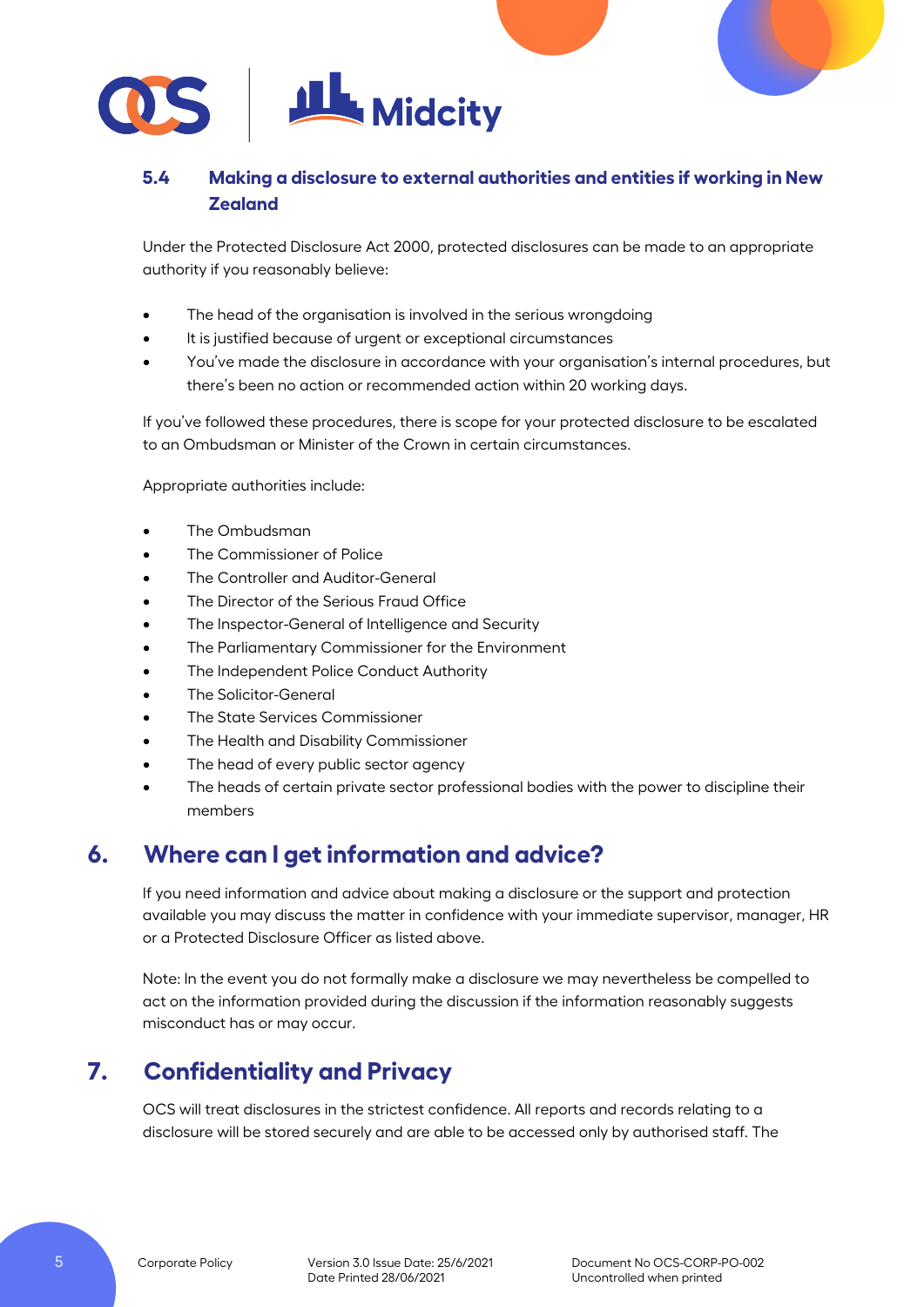

confidentiality provisions do not preclude anyone involved in the disclosure from sharing the information with their representative or support person.

There is no requirement for a whistleblower to identify themselves in order for a disclosure to qualify for protection.

Your identity will not be disclosed by OCS unless: you consent to disclosing your identity; the disclosure is required by law; and it is necessary to prevent a serious threat to a person's health or safety. Under NZ legislation information that may identify the person making the disclosure may be disclosed if the disclosure is essential to the effective investigation of the allegations.

An unauthorised disclosure of the identity of a whistleblower or information that is likely to lead to the identification of the whistleblower where the information was obtained because of the disclosure, will be regarded as a disciplinary matter and will be dealt with in accordance with the OCS disciplinary procedures and penalties under legislation. In Australia, in certain circumstances, disclosers may also be eligible to claim compensation and remedies under legislation.

# **8. Protection against victimisation**

We will do everything reasonably possible to support and protect anyone who: intends to or actually makes a disclosure; is mentioned in the disclosure; acts as a witness; and otherwise assists with the investigation and resolution of the disclosure from victimisation.

The support may include making available a support person and or other support services as may be appropriate based on the circumstances. As a first step, employees can contact HR or HSEQ or make contact with our Employee Assistance Program providers:

- NZ: Contact your manager or the NZ Rehabilitation and Wellbeing Manager (mobile: 021 943 483) who will refer you or you can self-refer to our provider Organisational Counselling Program (OCP) direct 0800 377990
- AU: Contact your manager, HR Manager OCS (mobile: 0436 194 320) or Senior HSEQ Advisor (mobile: 0424 026 722) who will refer you or self-refer to our provider Pace National direct 1300 784 094

# **9. What will OCS do with the disclosure?**

The Disclosure Officers have been appointed by OCS to receive the disclosure directly from you (if you make an internal disclosure to OCS) or from Safe Call (if you make an external disclosure to Safe Call).

All discloses made through Safe Call will initially be received by an OCS Group Disclosure Officer within 24 hours of the disclosure being received by Safe Call. The OCS Group Disclosure Officer will acknowledge receipt within 24 hours and carefully assess the information provided to decide on the best action to take, including whether an investigation is required to determine whether the misconduct is proven or not proven. Each disclosure is assessed on a case by case basis and the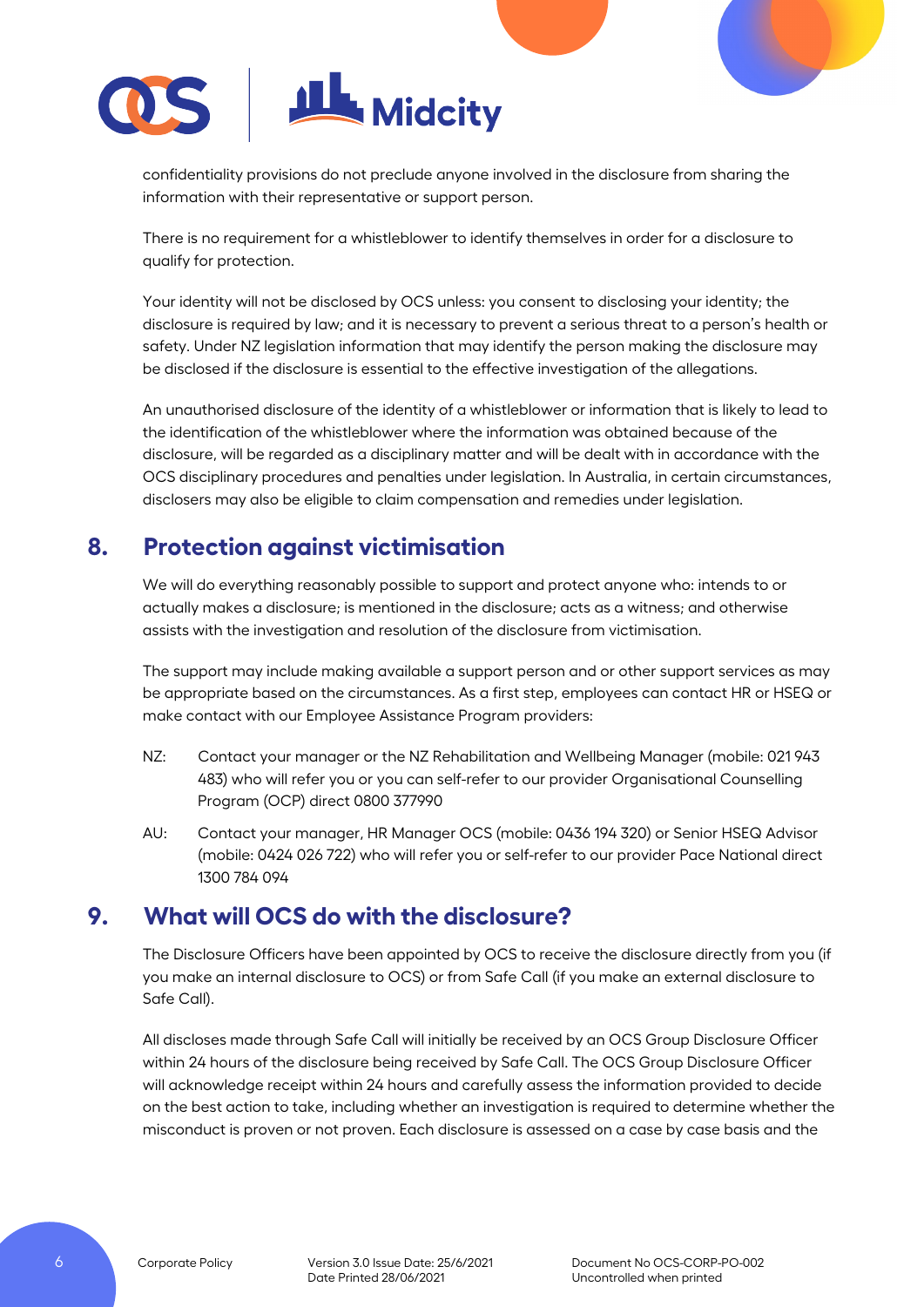

OCS Group Disclosure Officer will decide if the disclosure will be passed to an ANZ Disclosure Officer or handled by an OCS Group Disclosure Officer.

The Disclosure Officer will keep the information provided in a confidential and secure system; coordinate and oversee the investigation where an investigator has been appointed; assess the risk of detriment to the discloser or another person as soon as it receives a disclosure; appoint a Protection Officer to support and protect the Whistleblower, if necessary, from victimisation; advise the Whistleblower (through Safe Call where anonymity is requested) of the progress of the matter to the extent it is legally permissible and appropriate to do so; and take all reasonable steps to ensure the identity of the Whistleblower and the person/s who is the subject of the disclosure are kept confidential.

# **10. What happens if the misconduct is proven?**

If the misconduct is proven OCS will decide what action to take including disciplinary action up to dismissal. The disciplinary action will depend on the severity, nature and circumstance of the misconduct.

# **11. Investigation of the disclosure**

The Disclosure Officer will carefully assess and use the information provided in the disclosure to decide the best action to take, including whether an investigation is required and, if so, determine the appropriate investigation process, including: the nature and scope of the investigation; who will conduct the investigation and whether that person should be external to our organisation; the nature of any technical, financial or legal advice that may be required; and a timeframe for the investigation (having regard to the level of risk).

The findings of the investigator will be communicated to the relevant parties involved to the extent that it is legally permissible and appropriate to do so.

## **12. What are the consequences of making a false disclosure?**

Anyone who makes a disclosure knowing it to be false or misleading may be subject to disciplinary action, including dismissal. The disciplinary action will depend on the severity, nature and circumstance of the false disclosure.

# **13. Report to the Board and OCS Group**

The Company Secretary will arrange for a report to the Australian and New Zealand Boards at least quarterly on the disclosures under this policy. Subject to privacy and confidentiality the report will include: a brief description of the disclosures made; the action taken in response to the disclosures made; the outcomes; and the timeframes in resolving/finalising the disclosures.

Additionally, the Board may be called in to review reports on particularly serious whistle-blowing allegations at any stage subject to privacy and confidentiality requirements.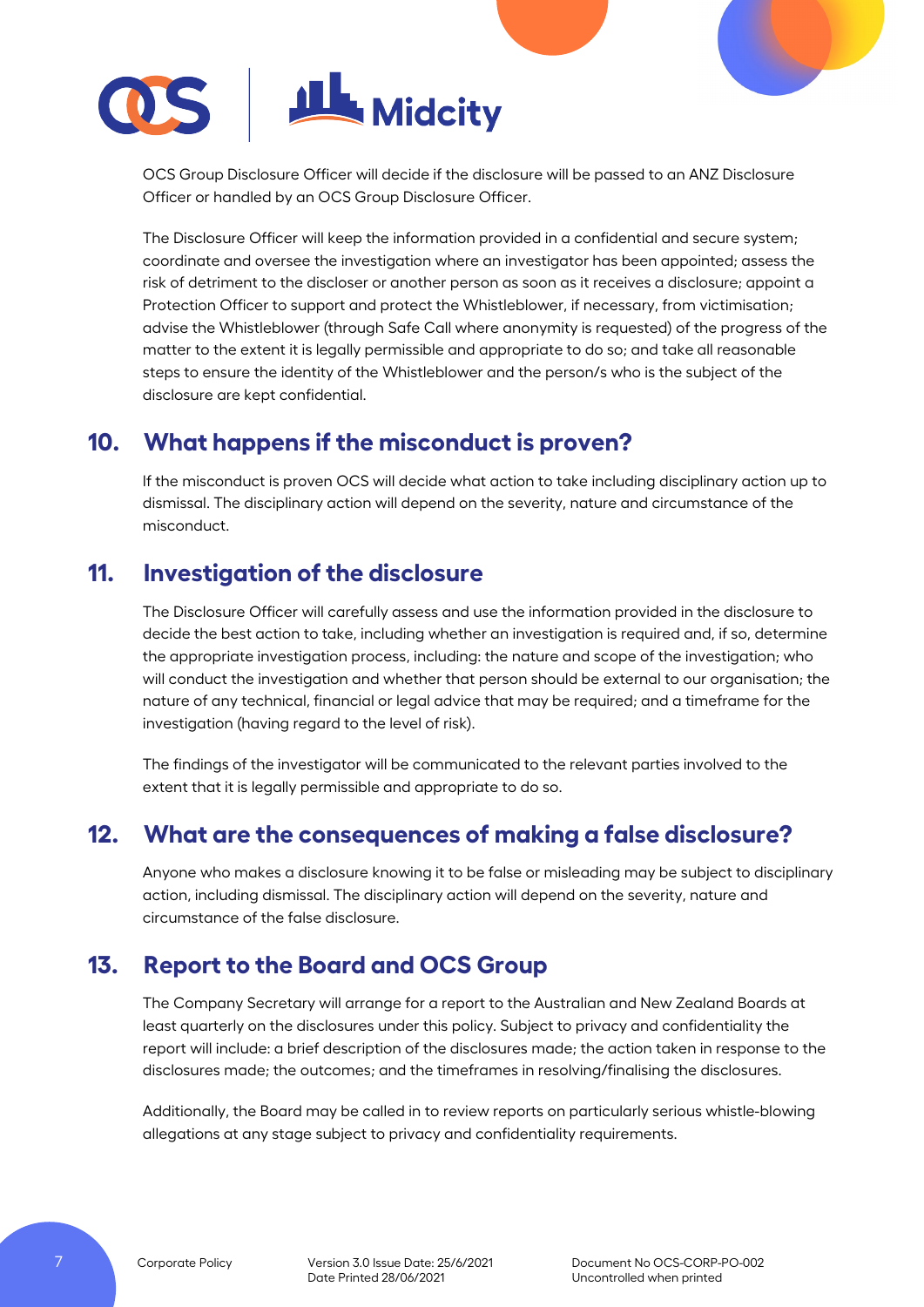

The Company Secretary will provide a monthly report to the OCS Group Disclosure Officers (OCS Group General Counsel and OCS Group Director of Human Resources & Corporate Affairs) of any internal disclosures made via this policy.

# **14. How will this policy be made available**

This policy is available to all OCS employees, officers and potential disclosers on the OCS intranet and external website.

# **15. Training & Education**

OCS will conduct upfront and ongoing education and training on the whistleblower policy and procedures.

# **16. Review of this Policy**

The Company Secretary will monitor and review this policy and procedures annually to ensure it meets its objectives. Any amendments to this policy shall be made known to all OCS employees, officers and potential disclosers by posting an updated version of the policy on the OCS intranet and external website.

# **17. Relationship to other Policies**

This policy forms a part of the OCS risk management system and corporate governance framework; is one of the mechanisms in the OCS risk management tool kit for identifying wrongdoing; is available to all employees as part of their employment information; and should be read in conjunction with the OCS Workplace Behaviour Policy, the OCS Workplace Discrimination Policy and the Employee Handbook.